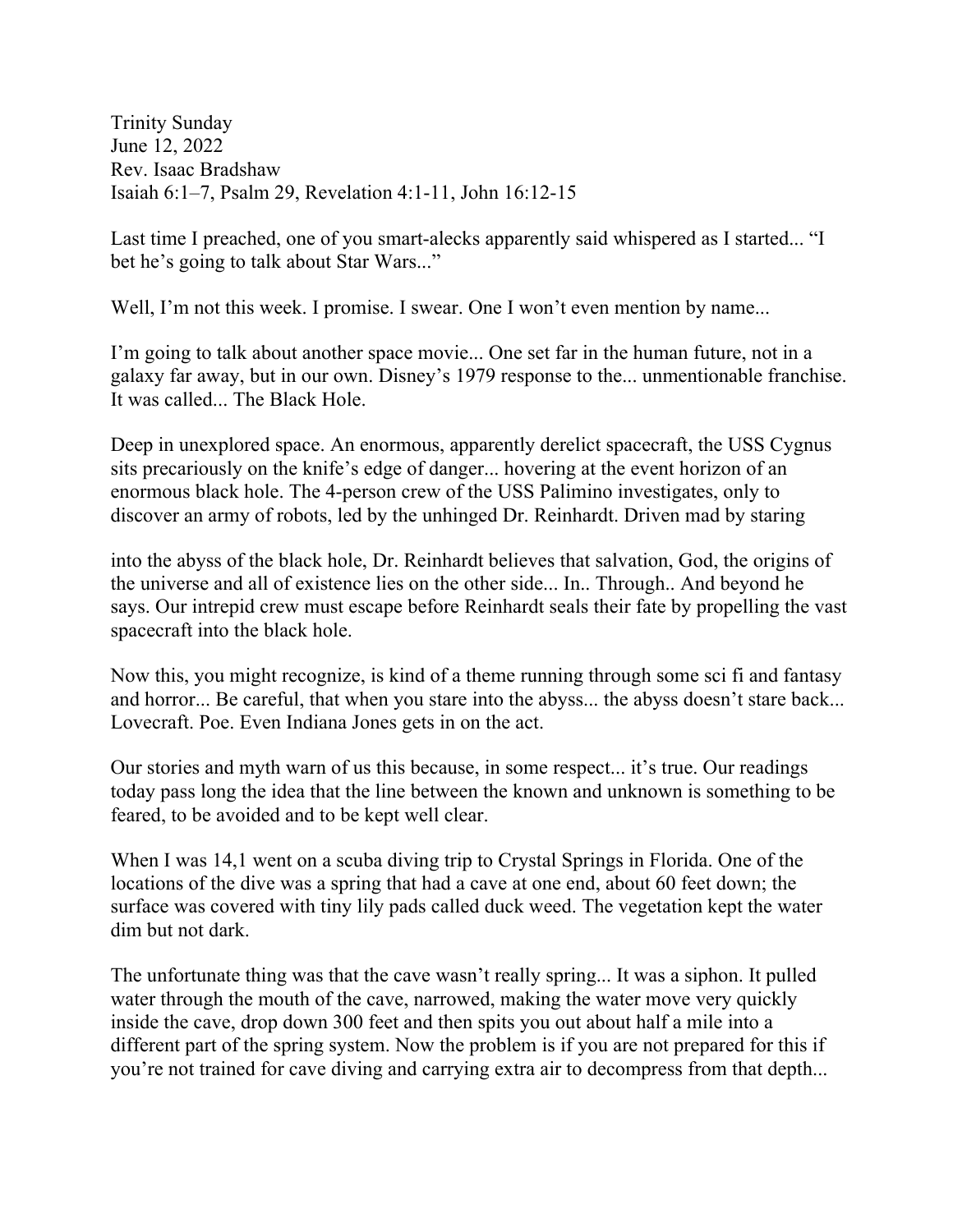you're gonna have a very bad day.

All of this is what was going through my head at age 14, 60 feet down underwater as we explored the spring. And then, as we crossed in front of the mouth of the cave, the person in front of me kicked just to hard, and stirred the silt, completely blocking any visibility. I didn't know which way was up because of the weed on the surface obscuring the light. I couldn't see my dive partner. The only thing I could see, was the dirt suspended in the water, and the current pulling the tiny particles of sand towards the mouth of the cave. I looked to my right and saw the black hole of the cave, and the underwater sign with a grim reaper and skeleton of a diver in wet suit, mask and empty air tank. I contemplated this as I felt the current moving over my skin and towards the siphon spring and what would be an assured drowning if I moved with the current.

When we see the black hole, when we stare into the abyss we have three basic choices. We can embrace it like Dr. Reinhardt, and lose our minds. We can panic in fear as I was about to do 26 years ago underwater. Or. We can take a different approach.

I wonder often if the early apostles and disciples of Jesus went through something similar. Think through this with me... WE variously see God described in indescribable, bizarre and unnatural ways. The appearance of jasper and carnelian, two red and crimson semiprecious stones. A rainbow made of green emerald. Angels described as wheels within wheels, covered in eyes and wings. It's not an abyss that is seen by Isaiah and John the revelator, but the fullness of the universe. The one above all. The one who is I AM, the prime mover, existing independently of any other thing, or emotion or force in all of creation.

And this should scare us. It should make us go a little crazy. We cannot be so deprived of newness that we fail to grasp what it is that is going on in Revelation and Isaiah...

God on his throne. God being ministered to by the court of heaven, the evangelists and the 24 elders... 12 patriarchs... 12 apostles. It's an impossible thing, made possible. No wonder Isaiah is never quite the same. No wonder St. John has to be exiled away from people be called up into heaven, this is not a thing among other things, this is the the thing that defines all other things in the universe, it is the only one that can say "I AM I AM/' a sentence that is meaningless in English, and nevertheless encapsulates what God is... to define God is to define God via language means making God dependent on other things, which is definitionally not God so we cannot even talk about God intelligibly...

And the apostles, the disciples... Saw a human being do this work on earth. And now they had a problem; by virtue of his death and resurrection and ascension, Jesus is now to be worshipped as God... an odd thing for the militantly monotheistic Judeans in the early Christian community. And how do we make sense of the I AM I AM being able to say... I